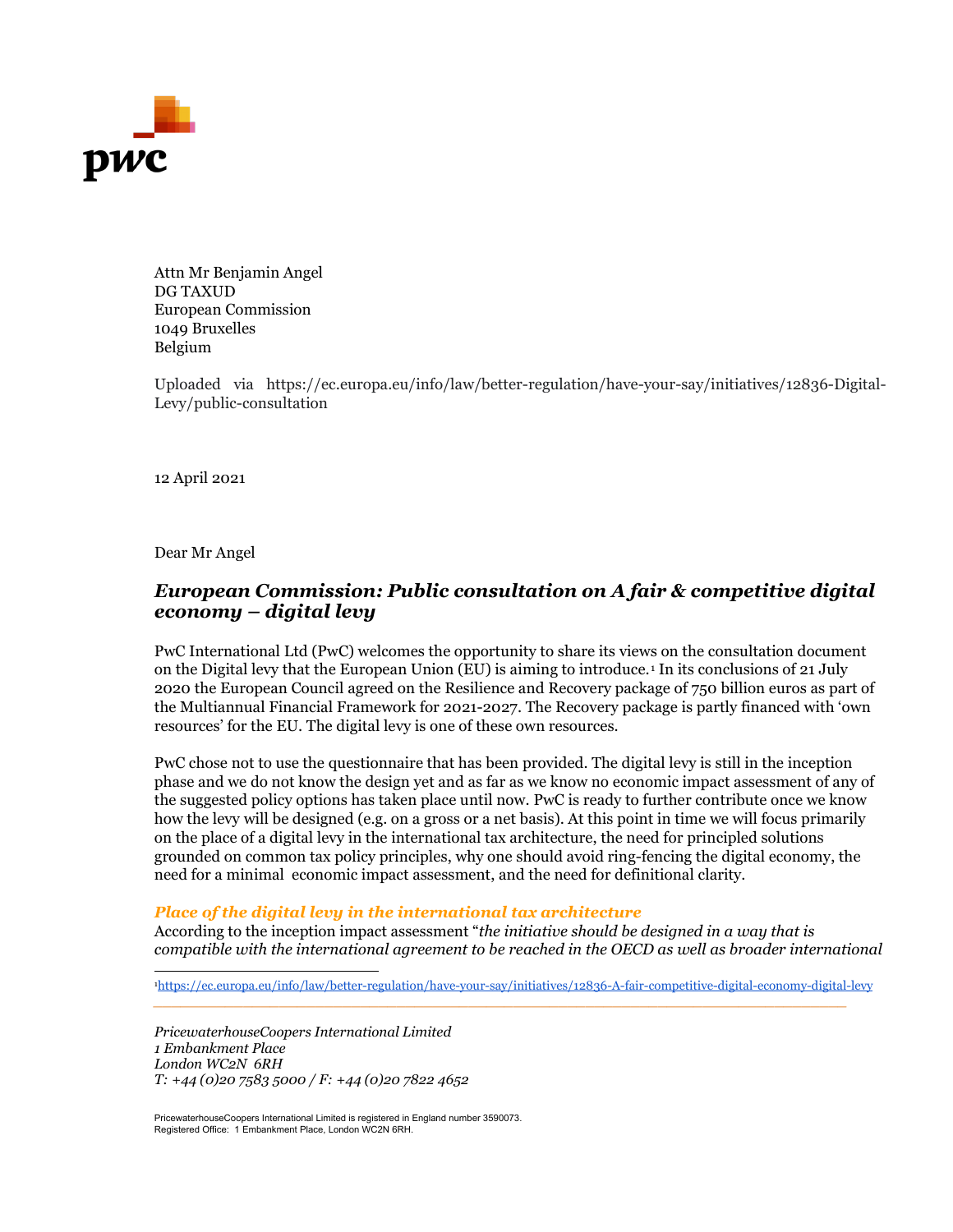

## *obligations.*"

A few policy options have been identified, such as:

- a corporate income tax top-up to be applied to all companies conducting certain digital activities in the EU;
- a tax on revenues created by certain digital activities conducted in the EU
- a tax on digital transactions conducted business-to-business in the EU.

The Inclusive Framework aims to have unilateral measures to tax the digital economy repealed as part of a global solution (par.848 Blueprint Pillar One[2](#page-1-0)). Unilateral measures have contributed and still contribute to increased trade tensions and retaliative measures. A digital levy could be seen as a unilateral measure, albeit a unilateral measure at the regional level. The European Commission[3](#page-1-1) expressed a high level of ambition with respect to the digital levy and also indicated that an EU digital levy is complementary to any OECD solution on pillar 1.

## *The need for a principled solution*

The OECD has identified a list of overarching tax policy principles it believes should underpin the search for any redesign of the international tax system with regard to issues arising from the digitalizing economy – neutrality, efficiency, certainty and simplicity, effectiveness and fairness, and flexibility. We agree that any digital levy proposal that is developed be explicitly tied to economic principles, applicable from conceptual agreement and technical construction to implementation methods.

A principled approach should facilitate agreement and prove to be more sustainable over time.

### *Ring-fencing the digital economy is not a sustainable approach*

Digitalisation (both through a host of new products/services, and through impact on more traditional functions) is further altering value chains within multinational companies and leads to questions about where value is generated. How these new value chains will run through different legal entities and countries will change the tax analysis.

In short, business models and value chains are continuously dynamic and changing fundamentally, and value creation is becoming increasingly independent of (physical) activities and physical presence in a market. It is worth reiterating that the October 2015 final BEPS Action 1 report concluded that the 'perceived challenge' to be addressed is the digitisation of businesses of all types and sectors rather than some idea of a digital economy that one can clearly identify and tax separately.

Policymakers can and should view digitalisation as an overall accelerator for growth, with taxation as a potential and significant restraint if it is not done appropriately - withholding taxes, turnover taxes and

<span id="page-1-0"></span><sup>2</sup> OECD (2020), Tax Challenges Arising from Digitalisation – Report on Pillar One Blueprint: Inclusive Framework on BEPS, OECD/G20 Base Erosion and Profit Shifting Project, OECD Publishing, Paris

<span id="page-1-1"></span><sup>3</sup> Interview with Mr. Angel i[n https://www.taxnotes.com/tax-notes-talk/podcast/european-commissions-year-ahead-tax/43prr](https://www.taxnotes.com/tax-notes-talk/podcast/european-commissions-year-ahead-tax/43prr) and Exchange of views between the European Parliament and Ms Vestgager;

https://www.europarl.europa.eu/meetdocs/2014\_2019/plmrep/COMMITTEES/FISC/OJ/2021/03-23/1226141EN.pdf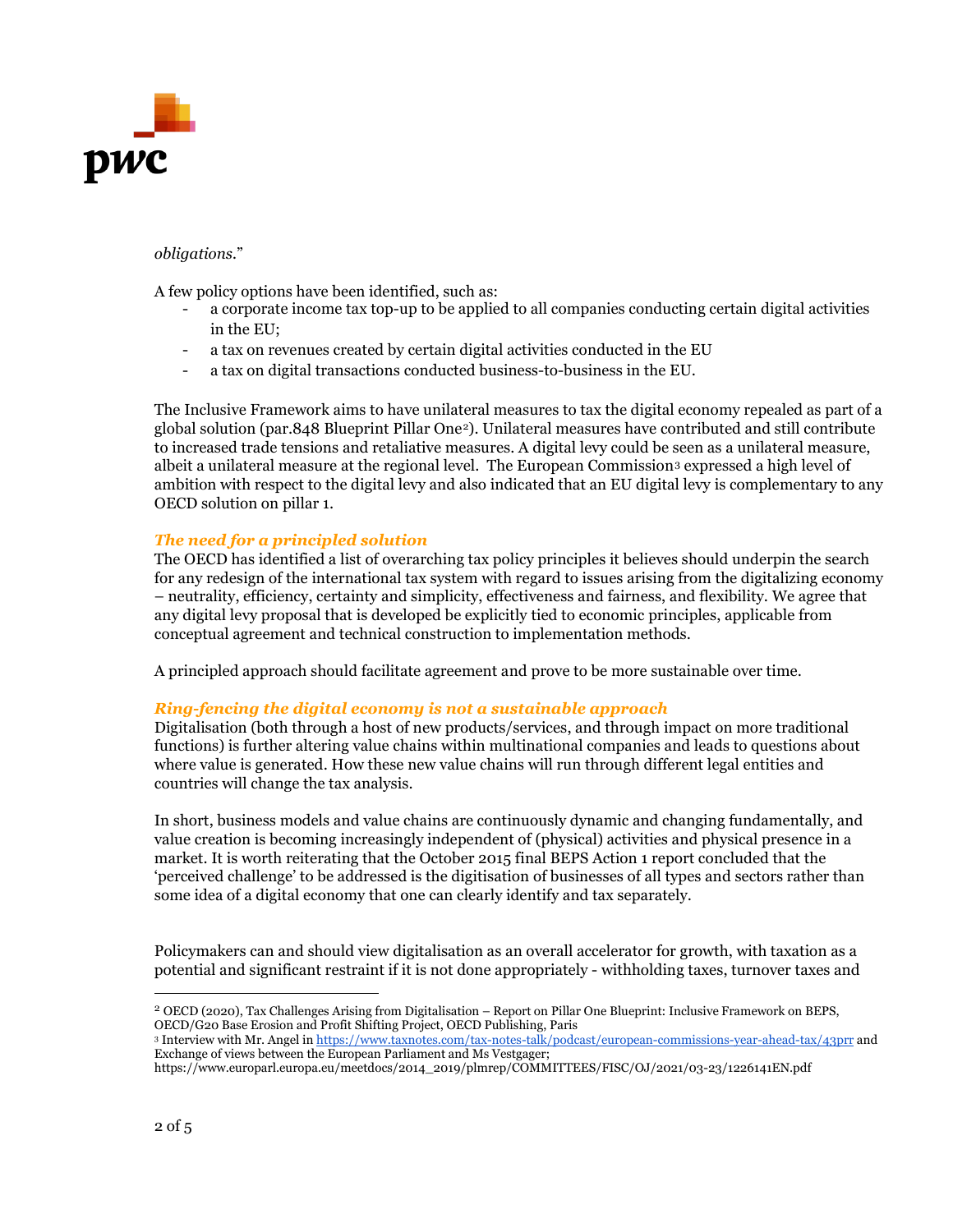

equalisation levies would inhibit growth with significant potential for double taxation. The digital economy is not a sector that can or should be identified clearly and taxed separately. Digitalisation is an accelerator for growth, and taxation should not inhibit that more than it does with traditional business.

## *The need for a minimal economic assessment*

Without more details on the features of the proposal it is difficult to draw conclusions on the economic and behavioural implications of any new system. Here, we will outline only broad possible trends and we suggest the European Commission to consider the economic and behavioural implications of the proposals once the design of the measure becomes clearer, possibly through another consultation with stakeholders and detailed economic analysis.

The minimal economic assessment of tax policy measures should consider at least three main issues:

- 1. *The effect of the proposals on the size and location of investment.* The tax system affects business investment decisions mainly through the cost of capital. Without more details on the design features of the proposal, including rate and features of the tax base, it is difficult to estimate the effect on investment. Nonetheless, for the moment, it is useful to refer to the last 40 years of peerreviewed, economic research showing that a higher tax burden will increase the cost of capital and therefore reduce investment (see among others, Auerbach and Hassett, 1992; Bond and Xing, 2015; Chirinko et al, 1999; Cummins et al., 1996; Desai and Goolsbee, 2004; Devereux and Griffith, 2003; Hall and Jorgenson, 1967). Uncertainty has also been shown to increase the required return to capital and, therefore, reduce the incentive to invest (Bloom et al, 2007; OECD/IMF, 2017).[4](#page-2-0) Should the proposals discussed in the consultation document increase the cost of capital through an increased tax burden, investment will be reduced. In this light, policy makers should consider how the proposed measures and their effect on investment interact with the broader macroeconomic environment.
- 2. *The effect on compliance and administrative costs.* Compliance and administrative costs are thought of as being a pure loss for the economic system as they reduce the resources available for investment and, at the same time, they do not translate to more revenues for the government. A digital levy risks being characterised by high compliance and administrative costs: it will have to tackle a lot of boundary issues (e.g., scope, definition of users versus customers, definition of marketing towards other intangibles) and may need business to come up with metrics which are subjective and/or not yet robustly produced and understood (e.g., value of users contribution, active versus passive users). Compliance costs will increase further if businesses have to segment metrics by product lines and by country together with the relative costs and revenues. Not only will businesses clearly in the scope have to face compliance and administrative costs but many

<span id="page-2-0"></span><sup>4</sup> Bloom, N., S. Bond, and J. van Reenen (2007), "Uncertainty and investment dynamics," Review of Economic Studies. OECD/IMF Report on Tax Certainty - 2017 Update. Lin[k:](https://www.oecd.org/tax/tax-policy/tax-certainty-report-oecd-imf-report-g20-finance-ministers-march-2017.pdf) [https://www.oecd.org/tax/tax-policy/tax-certainty-report-oecd-imf-report-g20](https://www.oecd.org/tax/tax-policy/tax-certainty-report-oecd-imf-report-g20-finance-ministers-march-2017.pdf) [finance-ministers-march-2017.pdf](https://www.oecd.org/tax/tax-policy/tax-certainty-report-oecd-imf-report-g20-finance-ministers-march-2017.pdf)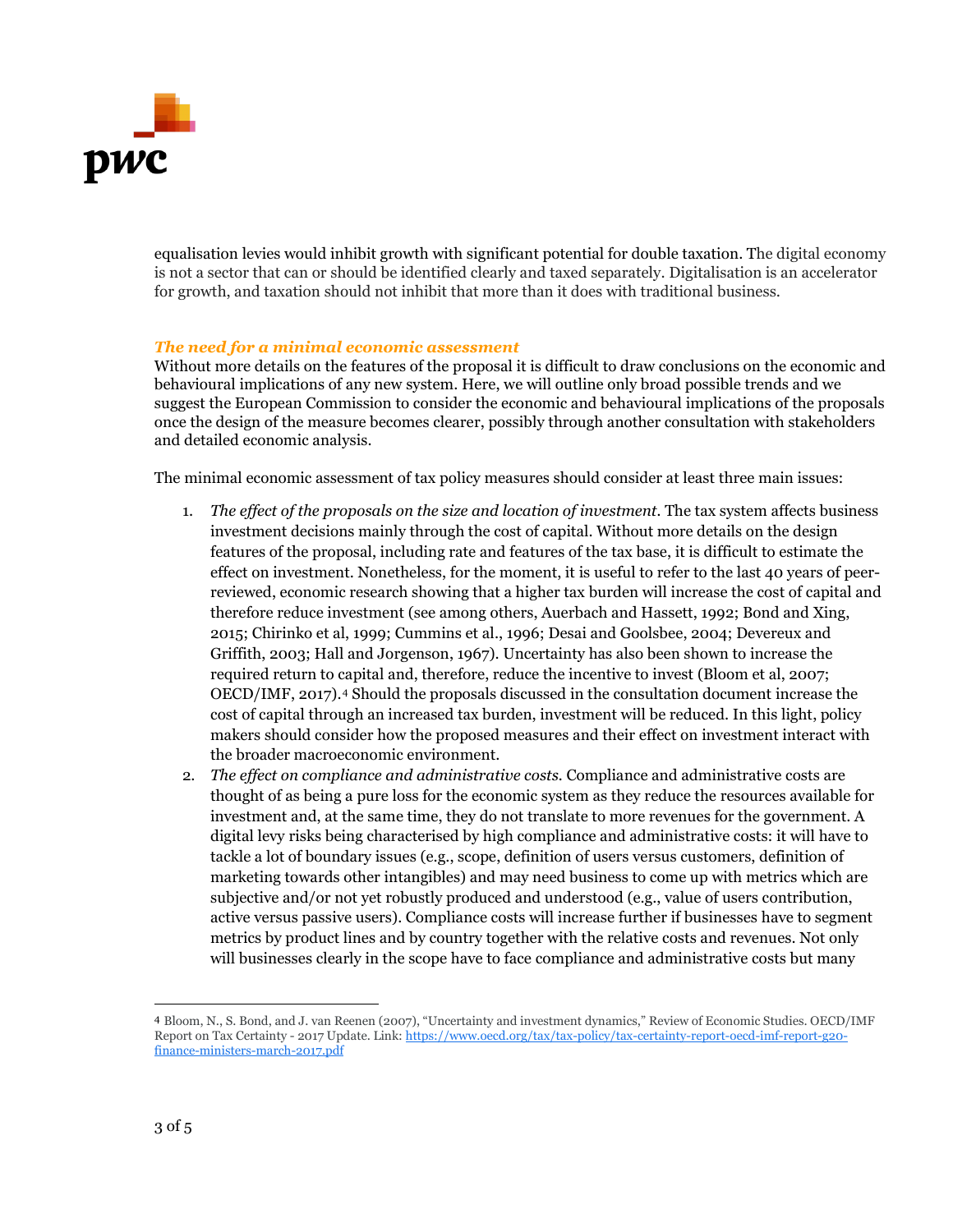

businesses at the margin will have to invest resources in assessing and possibly proving that they are outside the scope of the new measure.

We encourage the European Commission to carry out an analysis of whether the contemplated changes in the system will increase welfare for the overall economy by at least taking investment, compliance costs and revenues into account.

## *The need for definitional clarity*

The recent experience of some countries in drafting legislation for Digital Services Taxes (DSTs) has highlighted that one of the major challenges is to find a definition for in-scope revenues or activities that does not become too wide. This has been more challenging in relation to proposals that seek to identify inscope activities rather than revenues. In consultations over such measures, it is clear that a lot of businesses are at the margin (or in so-called "grey areas") with some activities, and many companies have found it challenging to assure themselves that such ring-fenced measures as DSTs do not apply to them in any case. In its assessment of a user contribution approach, we encourage the EU to examine the experience of the countries implementing DSTs and the challenges tax authorities and businesses have encountered with respect to the scope of such taxes.

In particular, the following areas have posed concern to businesses commenting on such measures:

- definition of "users"
- identification of users' locations and other issues regarding information available
- identification of revenues in scope (particularly in relation to "bundled" goods and services), and
- identification of activities that are linked to activities or revenues (a symptom of the challenge of defining those revenues or activities with specificity), and in particular the difference between distribution and marketplaces.